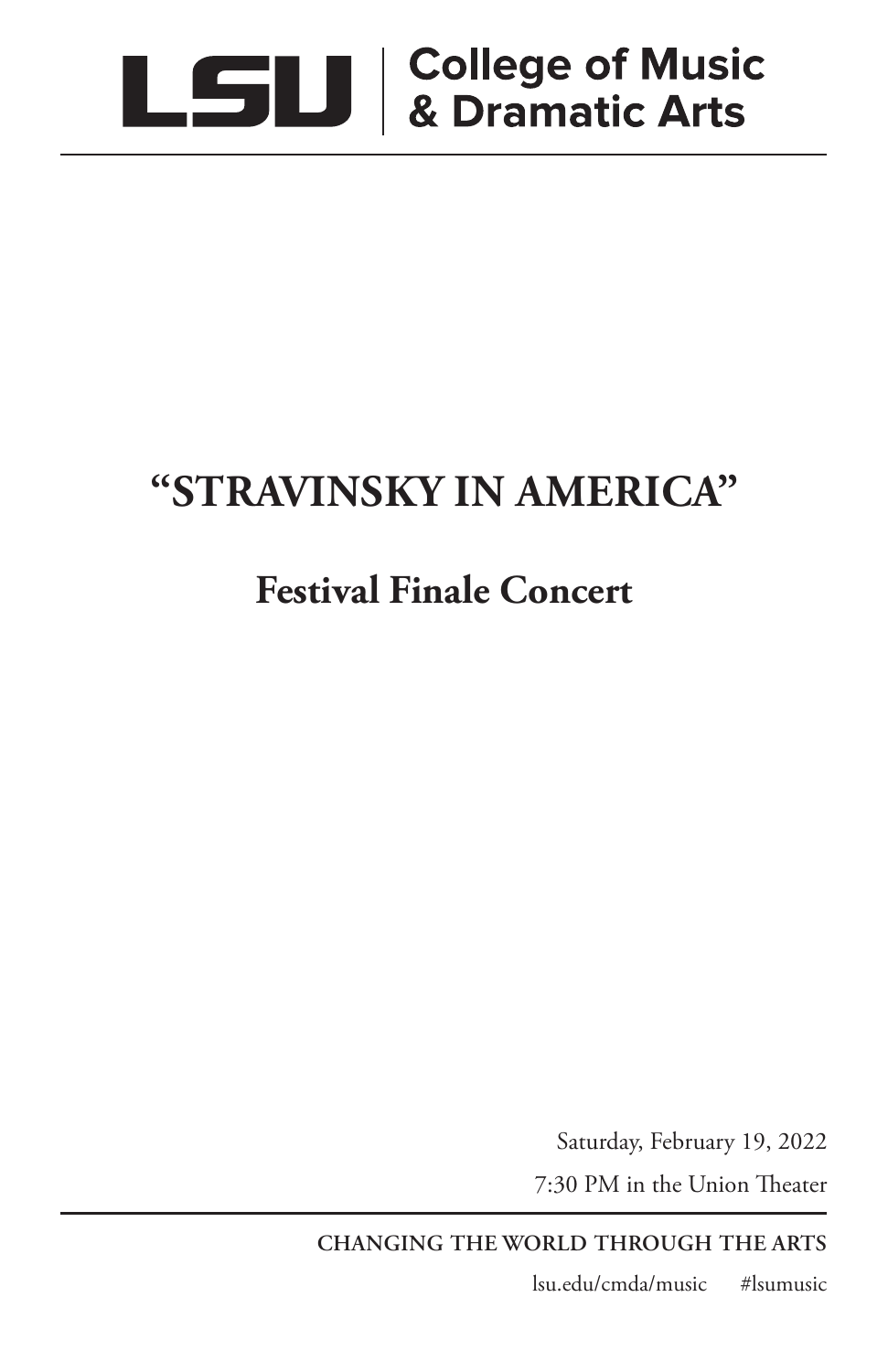Introductory Remarks Inessa Bazayev, *Manship Professor of Music Theor*y Kristin Sosnowsky, *Interim Dean, College of Music & Dramatic Arts*

Scènes de Ballet Igor Stravinsky

LSU Symphony Orchestra (1882-1971)

Cantata† Igor Stravinsky

LSU Chamber Singers

## INTERMISSION

Symphonies for Wind Instruments Igor Stravinsky

LSU Wind Ensemble

Concerto for Piano **Igor Stravinsky**  I. Largo/Allegro II. Largo III. Allegro

> LSU Wind Ensemble Willis Delony, *piano*

## Remarks

Stephanie Jordan, *Emeritus Research Professor, University of Roehampton (London)*

Agon Igor Stravinsky

Amy Williams, *piano* Mark Micchelli*, piano\** Claudio Ribeiro da Silva, *choreography*

> *\*Mark Micchelli will be replacing Helena Bugallo, who was unable to travel internationally for this performance due to the pandemic.*

> > † *Texts & translations for this piece are available at lsu.edu/cmda/events/programs/notes*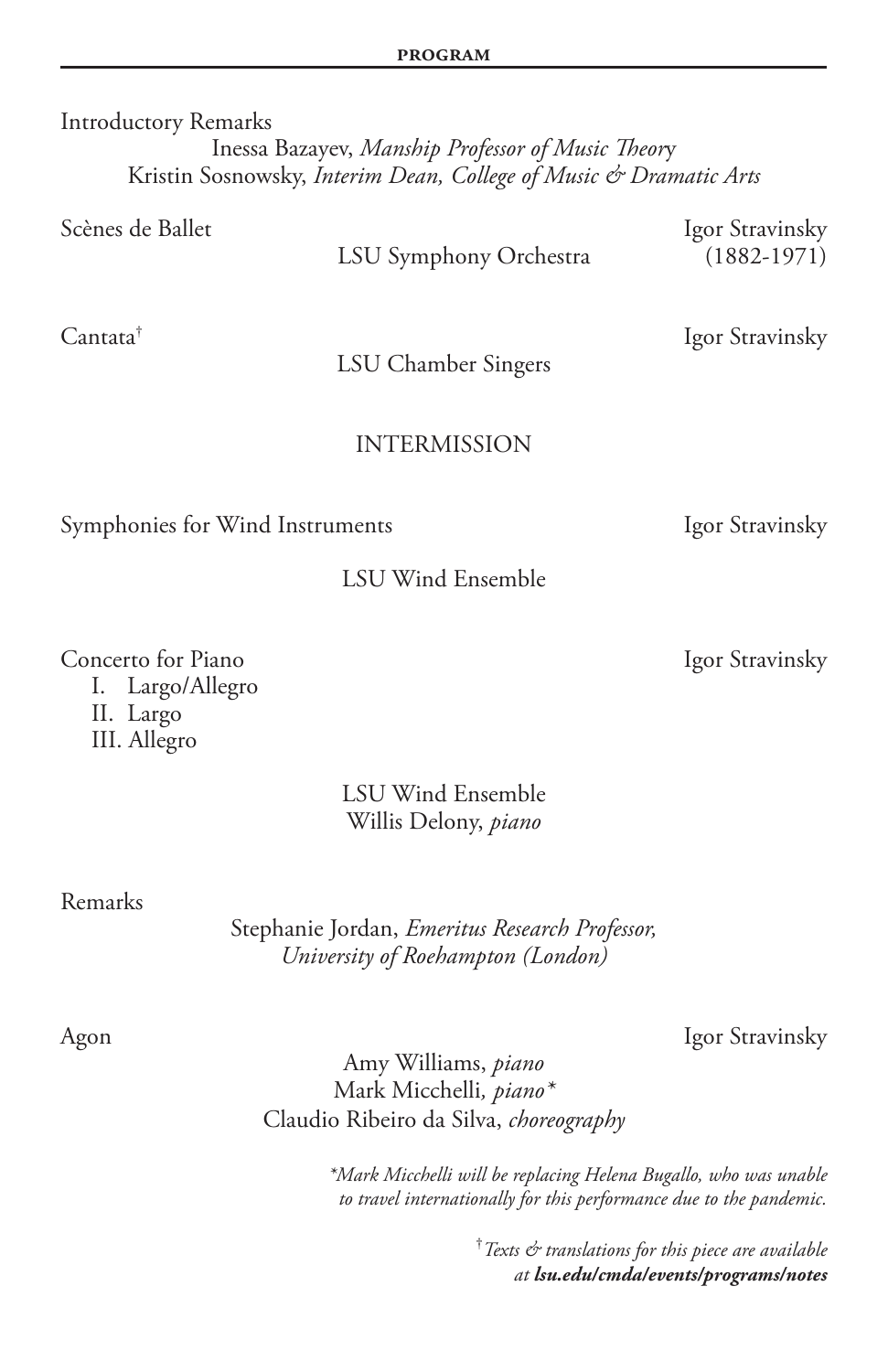## **LSU Chamber Singers**

Meredith Stemen, *rehearsal pianist*

Elaina Bachman, Lacombe, LA Rebecca Chappell, West Columbia,TX MaryKate F. Core, Lake Charles, LA Mary Grasso, Galveston, TX Eunchong Kang, Seoul, South Korea Soo Jin Min, South Korea Nae Rim Moon, Seoul, South Korea

Cara Ramos, West Monroe, LA Sarah Rees, Lafayette, LA James Rodrigue II, Houma, LA Anna Safko, Pensacola, FL Sierra Shoemaker, West Monroe, LA Katelynn Zelko, Katy, TX

## **LSU Wind Ensemble**

Damon Talley, *conductor*

## FLUTE

Sarah Banker, Baton Rouge, LA Regan Buttermore, Colorado Springs, CO Chris Ludwig, Orlando, FL Arthur Odenheimer, Lake Charles, LA

## OBOE

Hunter Collins, Maynardville, TN Tori Conner, Katy, TX Jana Zilova, Prague, Czech Republic

CLARINET Javier Elizondo, McAllen, TX Jeremy Gdaniec, Whitmore Lake, MI Samuel Hsieh, Lewisville, TX Ysanne Webb, Lubbock, TX

BASSOON Andrew Bray, Flower Mound, TX Gabe Flores, Kingwood, TX Natasha Pizarro, San José, Costa Rica

TRUMPET Aidan Giroir, Prairieville, LA Brandon Hebert, Destrehan, LA Jay Morris, Houston, TX Coleman Scott, Frankfort, KY Nolan Wible, Glenmoore, PA Brandon Wood, Des Allemands, LA HORN Selena Boyda, Gulfport, MS Bradley Burford, McKinney, TX Madeleine Case, Madison, MS Thomas Hudson, Denton, TX

**TROMBONE** Hannah Avena, Newington, CT Tianyu Xue, Quingdao, China Sierra Price, Thibodaux, LA Will Duda, Katy, TX

TUBA Clayton Maddox, South Bay, FL Christian Noto, Walker, LA

PERCUSSION Rosalinda Ramirez, Brownsville, TX

DOUBLE BASS Ivan Smetankin, Ulyanovsk, Russia